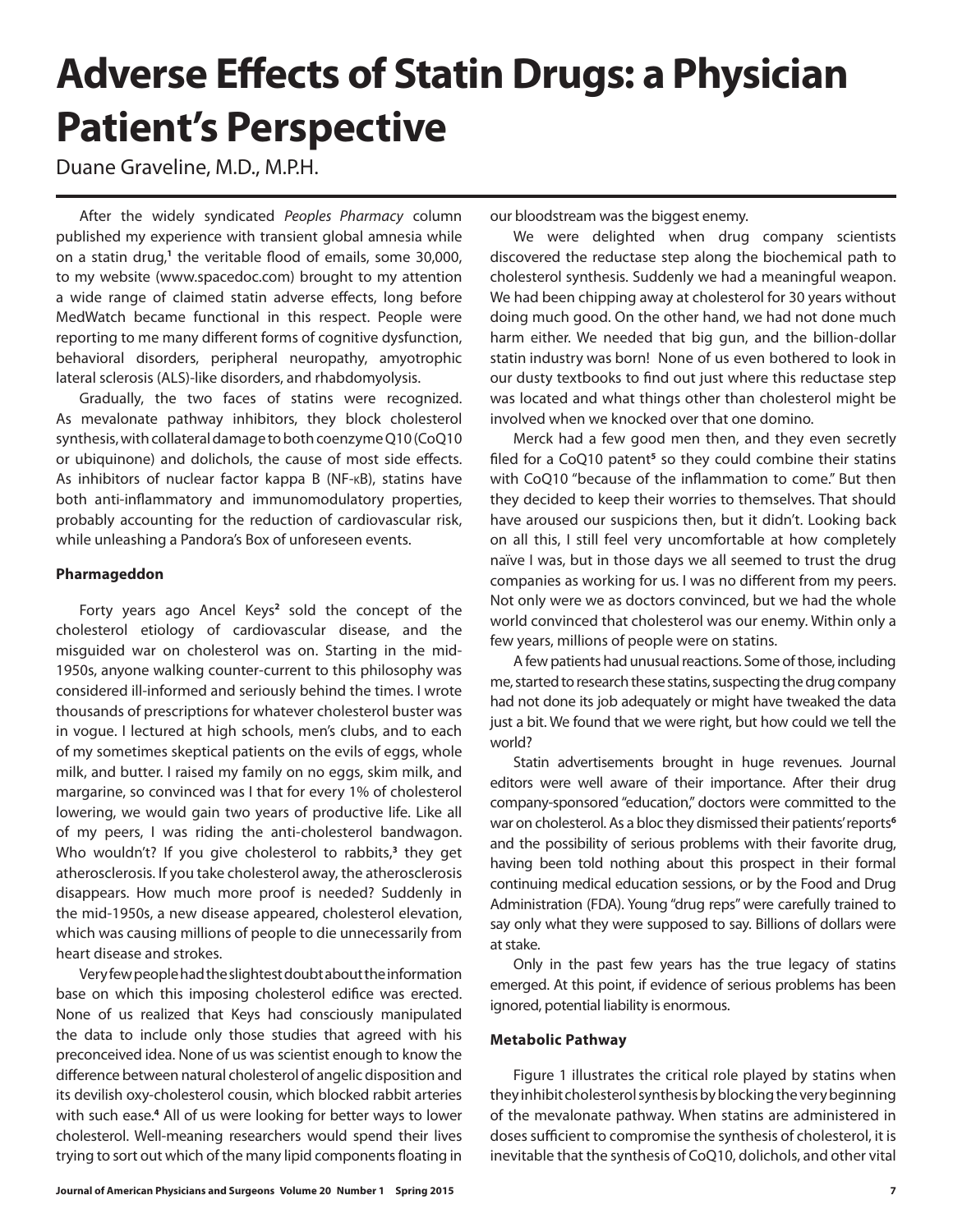biochemicals will be compromised as well.**<sup>7</sup>** CoQ10 and dolichol insufficiency is the reason for most of our adverse reactions.

## THE CAUSE OF STATIN SIDE EFFECTS



**Figure 1**. Acetyl and Mevalonate Pathway

## **Accelerated Senescence**

Tens of thousands of statin users have complained to their doctors of weakness, instability, easy fatigue, muscle aches and pains, burning sensations in their extremities, depression, personality change, and faulty memory, to which their doctors generally have responded, "You have to expect this now. You are over 50" or even, "Statins do not do that."**8, pp 8-10**

Although these experienced doctors have all pointed to a reasonable presumptive diagnosis, few have been entirely comfortable with this explanation because of a curious recurring pattern in their presentation.

All of these patients have been on statins of one brand or another, and the transition from midlife vigor to the multiple infirmities of the elderly has been much too swift in most. In the few months since the previous office visit, an aura of senescence has evolved in these patients. Doctors deal with the passage of time on a daily basis and are acutely sensitive to its telltale first traces. The complaints their patients are reporting may be common, even routine, in the elderly, yet these people are for the most part in their 60s and 70s and sometimes even much younger.

If anything out of the ordinary can be attached to these

complaints of faulty memory, weakness, and various aches and pains, it is their prematurity. These conditions ordinarily would not be seen until much later in life. Are these statin users aging prematurely, and too rapidly? If so, what could be the mechanism of expedited senescence?**9, p 18**

### **Mechanism of Action**

Many physicians have doubted the hypothesis of cholesterol causation from the very beginning.**<sup>10</sup>** We had surprising reports of studies showing benefit of statin use even when the cholesterol remained unchanged. Strangely, we observed that in almost half of the new heart attacks being reported the cholesterol levels were normal. Gradually, reports of serious adverse reactions started to accumulate: transient global amnesia, permanent myopathy, diabetes, permanent neuropathy, rhabdomyolysis, ALS, cancer, and serious neurodegenerative conditions.**<sup>8</sup>**

Evidence of another effect of statins, independent of cholesterol, began to build. The study that made a huge difference for me was a study called JUPITER.**<sup>11</sup>** This study selected men and women who ordinarily would not have been candidates for statins: They had cholesterol levels less than 130 mg/dL and no significant cardiovascular risk, but their inflammatory marker, high sensitivity C-reactive protein (hs-CRP), was elevated. Half of these were given a statin; the other half took a placebo. After 19 months the ethics committee forced the stopping of the study because of excess heart attacks and stroke in the placebo group. It was deemed unethical to proceed.

Naturally there was a furor of controversy about these findings, and it was in anticipation of this controversy that the study had been specially crafted. Yet two very important things emerged from this study: one was that cholesterol level appeared to have no relationship with cardiovascular disease risk, and the second was that statins did work to lower the risk level as measured by this new inflammatory marker. Doctors have been reluctant to accept this because they had accepted cholesterol causality for more than four decades. Drug companies had only to shift marketing gears a bit to account for this new reality, for statins had been proving to be powerful anti-inflammatory agents in addition to inhibitors of cholesterol synthesis, the purpose for which they originally were designed.

So it turns out that drugs designed to inhibit reductase have unanticipated anti-inflammatory and immunomodulatory properties, and it is this added feature of the drug that gives the benefit.**<sup>12</sup>** The reductase-inhibitor function blocks the reductase step in the mevalonate pathway, which synthesizes cholesterol along with CoQ10 and dolichols. The other new function is based upon the blocking of an intracellular transcriptase known as nuclear factor kappa B (NF-kB)**<sup>13</sup>** and is independent of the mevalonate pathway.

Looking at the products made in these pathways, statins block cholesterol, considered by many to be the most important biochemical in the body, as it is especially vital for cognitive function, and also block CoQ10 and dolichols,**<sup>14</sup>** which are critical to mitochondrial function. The latter mechanism is responsible for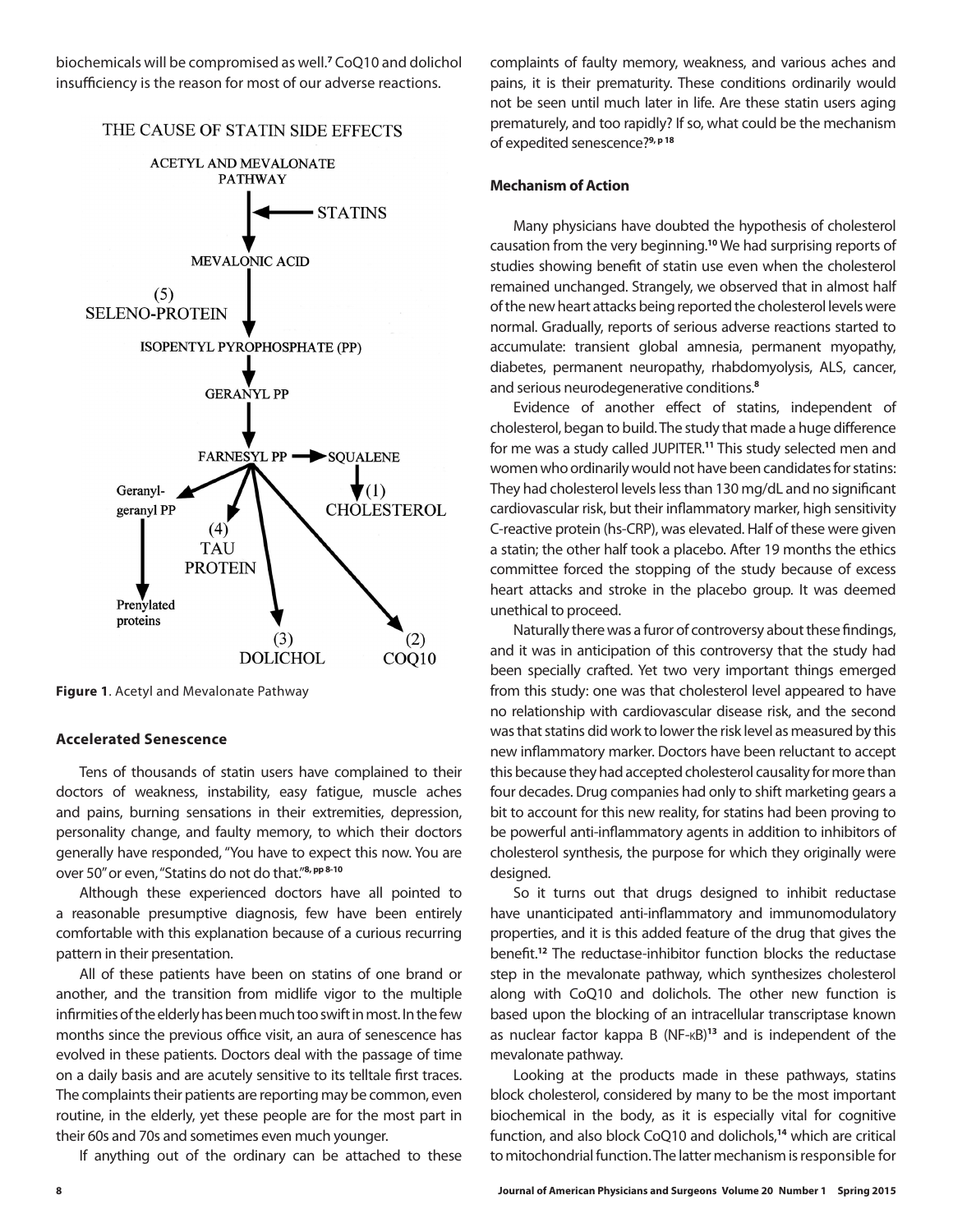almost all of the side effects. Additionally, statins block NF-kB,**<sup>15</sup>** giving a modest anti-inflammatory benefit to high-risk heart patients but decreasing immune status, raising the specter of increasing cancer risk. The fact that this vital information was not revealed until more than a decade after statins were marketed suggests that statins were marketed long before they were fully understood.

## **Reported Statin Adverse Reactions**

In 2006 FDA opened the MedWatch database to those of us wishing to review for ourselves the status of statin adverse drug reports (ADRs). This has been all the more imperative since FDA has been extremely reluctant to report side-effect data on the statin class of drugs. I was first able to access MedWatch data in 2006. What follows is derived from the 2006–2013 MedWatch data. The process was not easy, for one had to review the ADRs manually. The following report is based upon atorvastatin (Lipitor) and rosuvastatin (Crestor) data using the "find" mechanism on our personal computer. This was necessary, I was told, since the appropriate software for reading MedWatch data was available only to FDA and drug company officials. The rest of us had to be content with the time-honored and accurate but painfully slow process of counting each case one by one, using the search mechanism on our own computer. Only in 2012 did MedWatch data appear in disease categories.

What prompted me to do this search, which should be FDA's responsibility, was the email response I received, showing that most doctors were unaware of the many medical problems related to statin use.<sup>6</sup> Surely many thousands of MedWatch reports must have been submitted to FDA. In many cases, I helped distraught victims make their FDA report.

| Category                     | <b>Search Term</b>             | <b>Number of Reports</b> |
|------------------------------|--------------------------------|--------------------------|
| Cognitive                    | transient global amnesia (TGA) | 4.691                    |
|                              | memory impairment              | 4,051                    |
|                              | confusion                      | 7,973                    |
|                              | forgetfulness                  | 1,304                    |
|                              | disorientation                 | 2,007                    |
|                              | dementia                       | 1,540                    |
| Emotional                    | aggressiveness                 | 1,580                    |
|                              | paranoia                       | 84                       |
|                              | depression                     | 12,930                   |
|                              | suicidal ideation              | 2,348                    |
| Rhabdomyolysis               | cases                          | 10,842                   |
|                              | deaths                         | 1,084                    |
| Myopathy                     | myalgia                        | 17,966                   |
|                              | muscle weakness                | 8,289                    |
|                              | muscle spasm                   | 9,415                    |
|                              | myopathy                       | 500                      |
| Neuropathy                   | neuropathy                     | 5,736                    |
|                              | Guillain-Barré syndrome        | 198                      |
|                              | pain in extremity              | 15,024                   |
| Liver                        | hepatitis                      | 2,238                    |
|                              | liver function abnormalities   | 3,167                    |
| Possible amyotrophic lateral | unusual weakness               | 8,289                    |
| sclerosis (ALS)              | balance disorders              | 596                      |
|                              | coordination abnormalities     | 195                      |
|                              | <b>ALS</b>                     | 330                      |
| <b>Diabetes</b>              | diabetes type 2                | 10,699                   |
|                              | hyperglycemia                  | 13,073                   |
|                              | pancreatitis                   | 5,725                    |
| Heart                        | cardiac failure                | 17,071                   |
|                              | myocardial infarction          | 19,371                   |
|                              | coronary artery occlusion      | 2,786                    |
| Stroke                       | cerebrovascular accident       | 12,024                   |
|                              | aphasia                        | 1.230                    |

**Table 1**. Number of Atorvastatin and Rosuvastatin ADRs in MedWatch, 2006–2013

The numbers in Table 1 have all have been tabulated using my categories and search terms.

There were almost 9,000 MedWatch reports in the category of severe cognitive disturbance: transient global amnesia (TGA) and memory loss. Note that confusion, disorientation, and forgetfulness are considered mild and most of the time are not reported to MedWatch. Statin-associated dementia can be diagnosed only if the patient improves after withdrawal of the statin. The cognitive manifestations of statins may be just episodes of TGA. Increasing confusion, disorientation, and forgetfulness—or progressive dementia—may resemble Alzheimer disease though differing in underlying pathology.

Short-term cognitive loss with duration measured in seconds and minutes will rarely be recognized even by the victim, and yet it might be critical to a pilot, the crew, and airline passengers. The incidence of such episodes may well be 10 times greater than that of full-blown TGA attacks. We will never know for certain. The passage of time is too short for recognition, yet special studies have revealed just how common these brief lapses can be.**<sup>16</sup>**

Rhabdomyolysis, an especially serious form of muscle damage, has a fatality rate of 10%, owing to the blockage of renal tubules by the muscle cell fragments from ruptured muscle cell membranes. Although cerivastatin (Baycol) was withdrawn from the market because of 60 deaths from rhabdomyolysis,**<sup>17</sup>** more than 1,000 deaths with atorvastatin and rosuvastatin did not cause such concern, probably because they were labeled as acute kidney failure deaths.

Hepatitis includes hepatitis A, B, C, cholestatic, autoimmune, fulminating, acute, chronic and viral, including cytomegalovirus. All of these terms must be included in this compilation of damage reports. However, the overwhelming majority of these reports said simply "hepatitis" with no qualifier. Liver damage has always has been a concern with statin use.

I picked search terms that might give a measure of ALS occurrence because Ralph Edwards of the World Health Organization reported excessive numbers of peripheral neuropathy and atypical ALS cases associated with the use of atorvastatin worldwide, using the Vigibase data.**<sup>18</sup>** In 2012 MedWatch began coding for ALS. In 2009 Joe Graedon started a People's Pharmacy link and invited anyone developing symptoms suggestive of ALS (Lou Gehrig 's disease) while taking statins to comment on their status for the benefit of others.*<sup>19</sup>* Graedon notes that FDA has dismissed the concerns.

The incidence of new diabetes in statin users is now considered to be close to 12%.**<sup>20</sup>** This is an amazing user penalty for a medicine that is supposed to diminish the risk of cardiovascular disease! I used the search term "pancreatitis" to see how much of this diabetes might reflect organ damage.

CoQ10 inhibition is felt to be a major contributor to heart failure in statin users.**<sup>21</sup>** I searched for "myocardial infarction" out of curiosity about how many might there be in a group already on statins.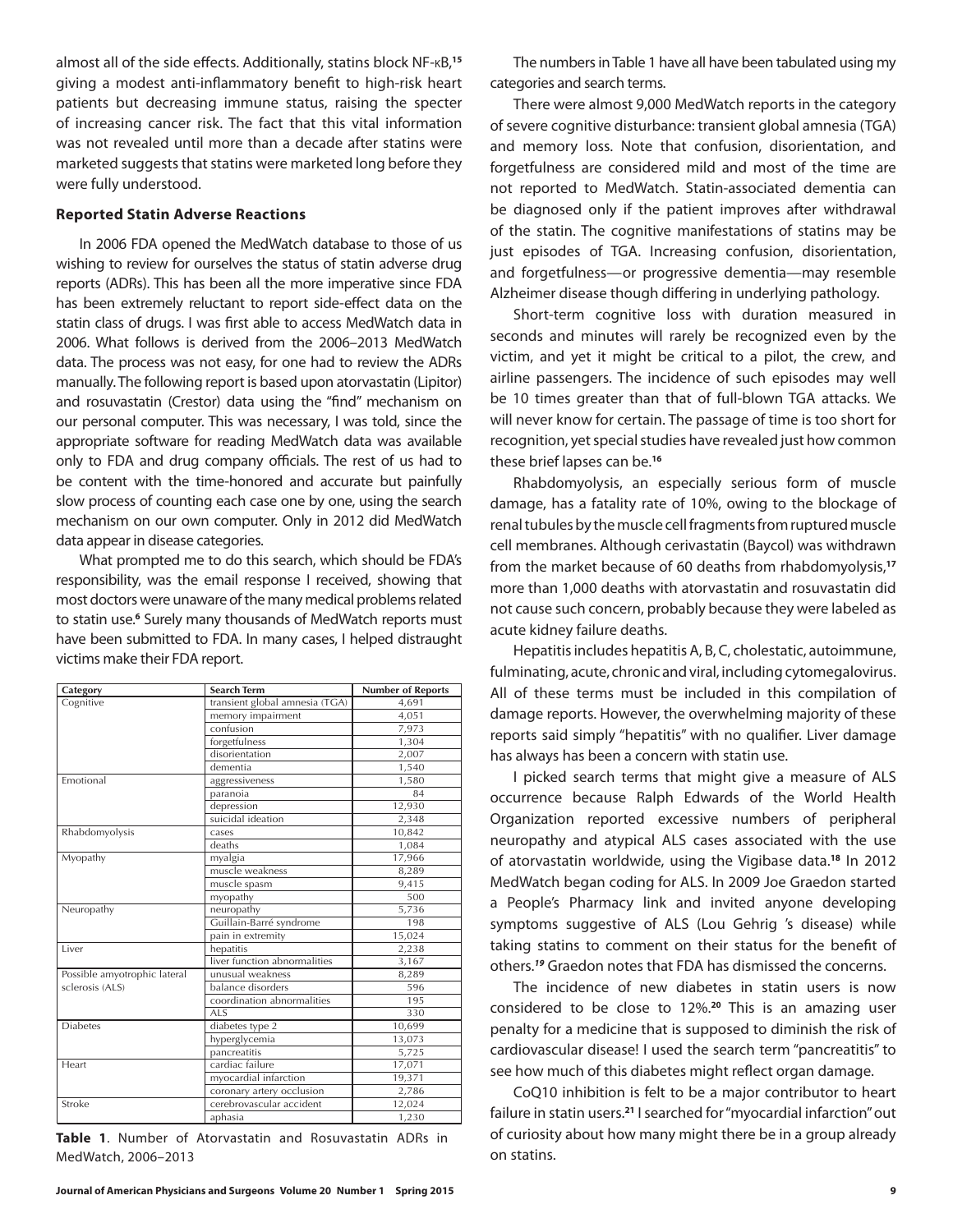### **Other Statin Drugs**

Note that the preceding information concerns only atorvastatin and rosuvastatin during the time period 2006– 2013. We have not counted the ADRs associated with the use of pravastatin (Pravachol), lovastatin (Mevacor), simvastatin (Zocor), and fluvastatin (Lescol) in either their single or combined use.

Water-soluble statins like atorvastatin, simvastatin, and lovastatin should in theory have fewer cognitive ADRs compared with the fat-soluble statins like rosuvastatin and pravastatin because of less brain penetration.**<sup>22</sup>** This effect, if it exists, is only relative because the cognitive ADR load seems to be shared by all statins, with atorvastatin getting the most blame because it is prescribed far more often.

## **Failure to Warn**

Ubiquinone and dolichol inhibition are well known to the pharmaceutical industry, which has considered the idea of recommending supplemental CoQ10 (see above). Merck never used its patent for the combination of CoQ10 with statins in one prescribed dose, nor did it share its concerns on the matter with the medical community. Bliznakov has done an excellent review of this self-serving action by Merck,**<sup>23</sup>** with particular emphasis on the critical role of CoQ10 in body function.

This oversight by Merck laid the groundwork for Dr. Sidney Wolfe's Public Citizen petition**<sup>24</sup>** of Aug 20, 2001, and Dr. Julian Whitaker's May 23, 2002, petition to FDA.**<sup>25</sup>**Dr. Wolfe's petition called for special "black box" warnings to doctors and patients about the life-threatening muscle damage of statin drugs, calling attention to the fact that 81 people had died from statin-related rhabdomyolysis since the time the drugs were first marketed in 1987. Dr. Whitaker's petition called on the FDA commissioner to change the package insert on all statin drugs and to issue a "black box" warning to consumers of the need to take CoQ10**<sup>14</sup>** whenever they take a statin drug. However, no action was taken on this petition. Of relevance here is the fact that in Canada the atorvastatin warning label is strengthened to include warnings not only about CoQ10 depletion but also about the closely related L-carnitine deficiency.

Problems related to these deficiencies can occur in any tissue: muscle, nerve, or brain. Thus, these concerns are relevant to patients experiencing signs of statin-associated myopathy, neuropathy, ALS-like condition, and even cognitive dysfunction.

The diminished bioavailability of intracellular CoQ10 and dolichols associated with the use of statins has the potential for seriously increasing oxidative damage and mitochondrial DNA mutations.**<sup>26</sup>** The anti-inflammatory benefits of statins are mediated by their special effect on the NF-kB cellular transcriptases and aggravated by inhibition of such antioxidants as CoQ10.**<sup>15</sup>** The logical consequence of this is premature aging and the progressive development of such chronic conditions of aging as muscle weakness, burning pain, incoordination, and faulty memory—exactly the clinical picture we are seeing in tens of thousands of statin users.

## **Individual Variability**

The clinical responses we are seeing from this process of progressive mitochondrial damage is highly variable, more of a spectrum than a predictable, precise display of symptoms. We first have to accept that most statin users appear to do quite well on statins. This suggests that in some people the mevalonate pathway must take several different forms, perhaps involving bypass channels, that allow sufficient CoQ10, dolichols, selenoproteins, etc., to be available despite blockade of the basic mevalonate pathway.

With the advent of increasingly sophisticated genetic screening, much has been learned in these past few years directly bearing on statin toxicity. It appears that some people are born with various genetic combinations that greatly increase sensitivity to the various statin drugs. These are related to the SLCO1B1 polymorphism,**<sup>27</sup>** which has significant effects on the pharmacokinetics of different statins. Its greatest effect was found to be on the plasma concentration of simvastatin. It also increased the plasma concentrations of atorvastatin, pravastatin, and rosuvastatin.

Large differences in frequency of these genetic combinations exist between different populations. The highest frequencies of these variant genotypes were found in America (mean 24%; range, 18–32%) with similar but slightly smaller figures for Europe (mean, 18%; range 14–23%). Thus, in the U.S., about 24% of our population is born with a super-sensitivity to statins, so that the usual dose gives blood levels far higher than expected.

We also find that some persons are completely unresponsive to statins, strongly supporting the presence of alternative pathways. In my 23 years of clinical medicine I soon discovered that doctors are fortunate if six out of every 10 patients have the expected response to a given medicine.

It is also possible that premature aging and the earliest forms of neuropathy and myopathy may not yet be clinically apparent. Dull aches, slight numbness, "senior moments," and personality change can be so subtle as to escape recognition, so at least some of those who appear to be tolerant may actually have subclinical decline in function.

I have generally categorized the symptoms as cognitive, emotional, neuropathic, myopathic, and neurodegenerative, but in reality there is much overlap. There is also generalized fatigue, the result of ATP lack. With sufficient mitochondrial DNA damage, fatigue becomes inevitable.**<sup>28</sup>**

An individual can present with any one or all of these symptoms. It all depends upon what kind of body tissue is the most involved with mitochondrial deterioration. Every cell comes equipped with mitochondria, the energy producers of the cell.

 The cells of slowly metabolizing tissue may contain only a few mitochondria because energy needs are minimal.